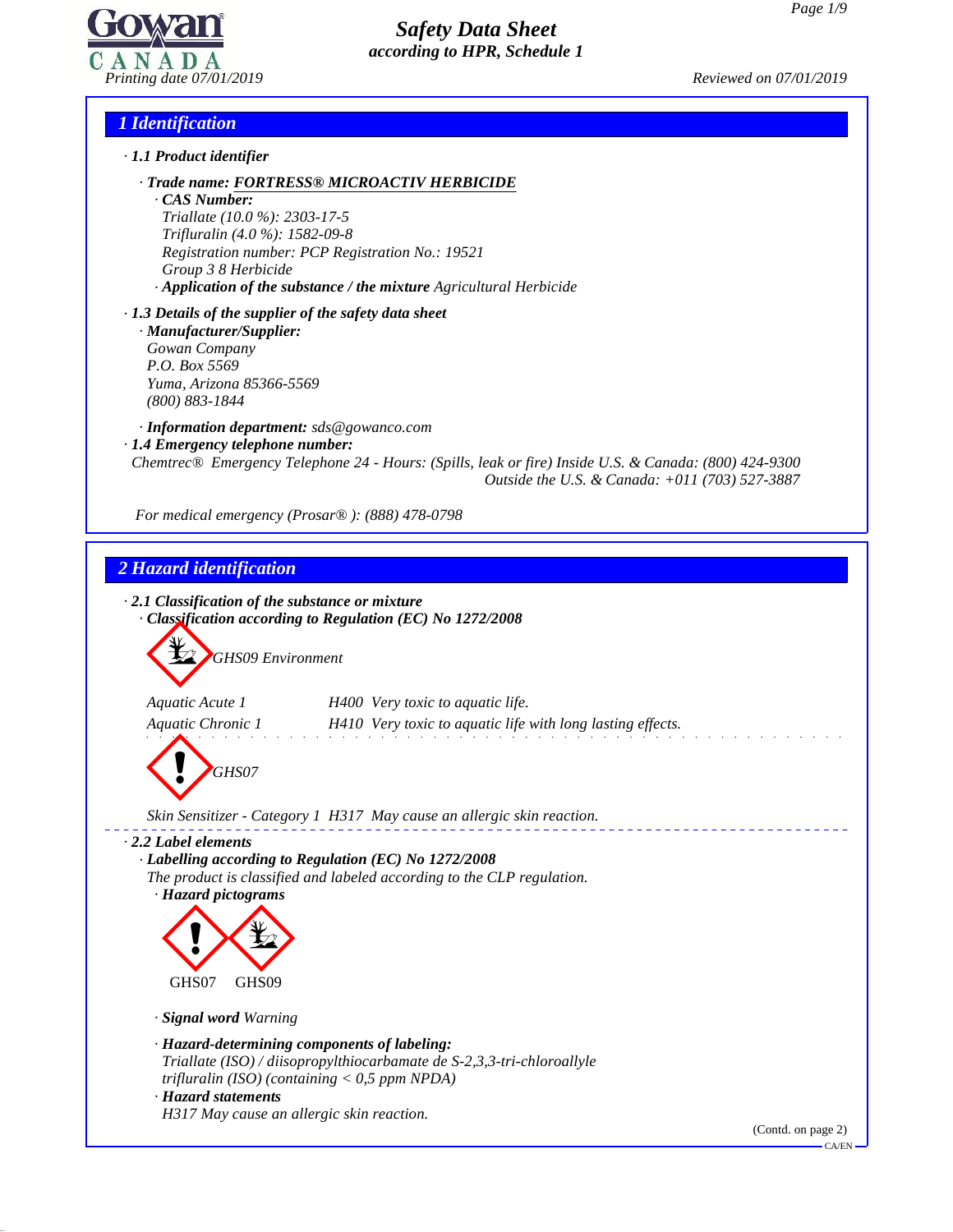*Printing date 07/01/2019 Reviewed on 07/01/2019*



## *3 Composition/Information on ingredients*

*· 3.2 Chemical characterization: Mixtures*

*· Description: Mixture of the substances listed below with nonhazardous additions.*

| · Dangerous components: |                                                                                                                                                                                                                         |             |  |
|-------------------------|-------------------------------------------------------------------------------------------------------------------------------------------------------------------------------------------------------------------------|-------------|--|
|                         | CAS: 2303-17-5 Triallate (ISO) / diisopropylthiocarbamate de S-2,3,3-tri-chloroallyle<br>Specific Target Organ Toxicity - Repeated Exposure - Category 2, H373;<br>Category 4, H302; Skin Sensitizer - Category 1, H317 | 10.0% w/w   |  |
|                         | CAS: 1582-09-8 trifluralin (ISO) (containing $<$ 0,5 ppm NPDA)<br>Carcinogenicity – Category 2, H351; & Aquatic Acute 1, H400; Aquatic Chronic 1, H410; $\Diamond$ Skin Sensitizer - Category 1, H317                   | $4.0\%$ w/w |  |

## *4 First aid measures*

49.2.0.1

### *· 4.1 Description of first aid measures*

*· General information:*

Have the product container or label with you when calling a poison control center or doctor, or going for *treatment.*

*You may also contact 1-888-478-0798 for emergency medical treatment information.*

(Contd. on page 3) CA/EN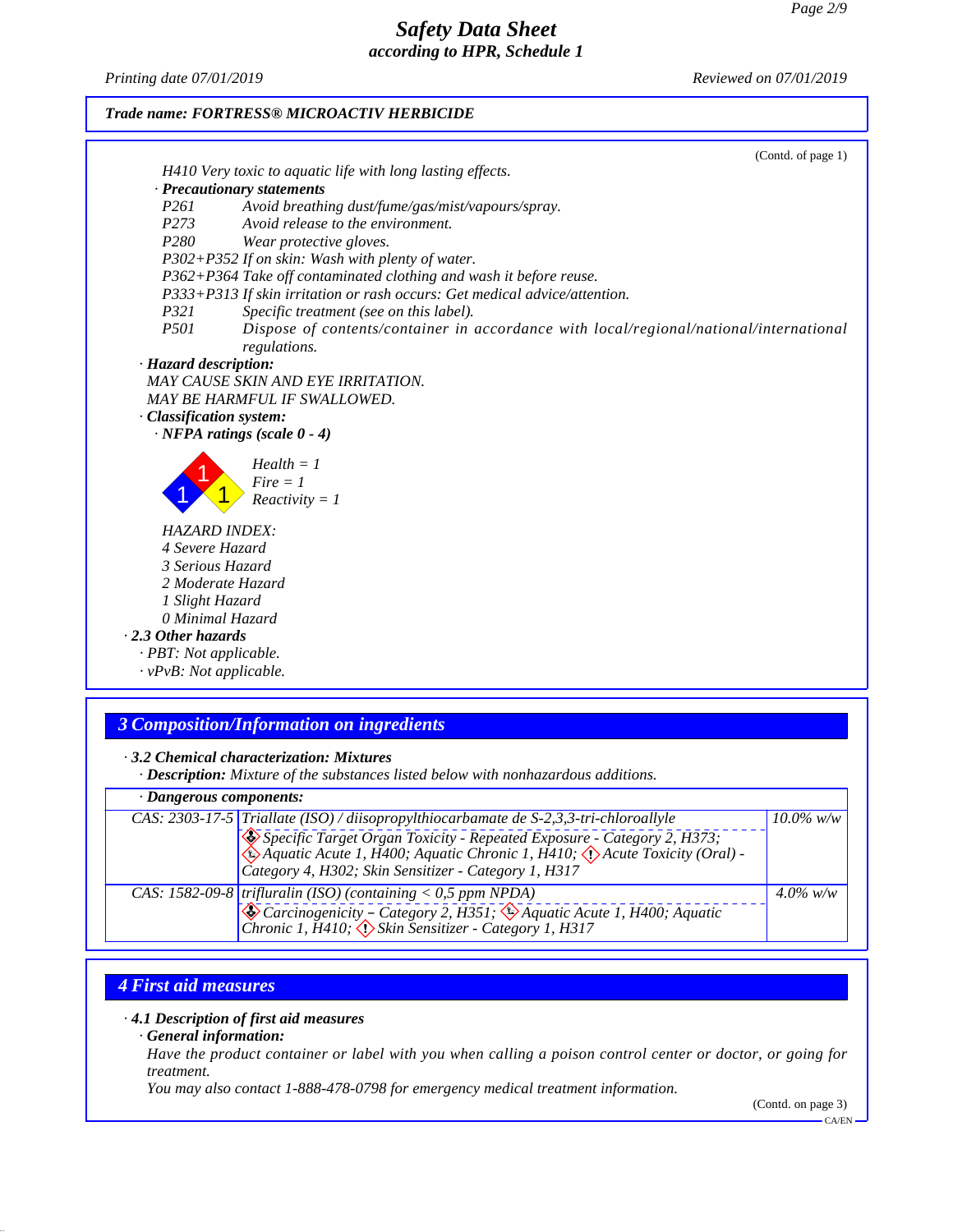*Printing date 07/01/2019 Reviewed on 07/01/2019*

## *Trade name: FORTRESS® MICROACTIV HERBICIDE*

| (Contd. of page 2)                                                                                                                   |
|--------------------------------------------------------------------------------------------------------------------------------------|
| $\cdot$ After inhalation:                                                                                                            |
| • Move person to fresh air.                                                                                                          |
| • If person is not breathing, call 911 or an ambulance, then give artificial respiration, preferably mouth-to-<br>mouth if possible. |
| • Call poison control center or doctor for further treatment advice.                                                                 |
| · After skin contact:                                                                                                                |
| • Take off contaminated clothing.                                                                                                    |
| • Rinse skin immediately with plenty of water for 15-20 minutes.                                                                     |
| • Call a poison control center or doctor for treatment advice.                                                                       |
| $\cdot$ After eye contact:                                                                                                           |
| • Hold eye open and rinse slowly and gently with water for 15-20 minutes.                                                            |
| • Remove contact lenses, if present, after first 5 minutes, then continue rinsing eyes.                                              |
| • Call a poison control center or doctor for treatment advice.                                                                       |
| · After swallowing:                                                                                                                  |
| • Call a poison control center or doctor immediately for treatment advice.                                                           |
| • Have person sip a glass of water if able to swallow.                                                                               |
| • Do not induce vomiting unless told to do so by a poison control center or doctor.                                                  |
| • Do not give anything by mouth to an unconscious person.                                                                            |
| $\cdot$ 4.2 Most important symptoms and effects, both acute and delayed No further relevant information available.                   |
| · 4.3 Indication of any immediate medical attention and special treatment needed                                                     |
| No further relevant information available.                                                                                           |
|                                                                                                                                      |
| <b>5 Firefighting measures</b>                                                                                                       |
| $\cdot$ 5.1 Extinguishing media                                                                                                      |

- *· Suitable extinguishing agents:*
- *CO2, extinguishing powder or water spray. Fight larger fires with water spray or alcohol resistant foam.*

*· 5.2 Special hazards arising from the substance or mixture*

*Carbon monoxide (CO) Nitrogen oxides (NOx) Hydrogen fluoride (HF) Sulphur oxides (SOx)*

*· 5.3 Advice for firefighters*

*· Protective equipment: Wear self-contained respiratory protective device.*

### *6 Accidental release measures*

### *· 6.1 Personal precautions, protective equipment and emergency procedures*

*All handlers must wear chemical-resistant coveralls over long-sleeved shirt and long pants, chemical-resistant gloves, socks, and chemical-resistant footwear during mixing, loading, application, clean-up and repair. In addition, during mixing, loading, clean-up and repair activities, wear either a respirator with a NIOSH/MSHA/ BHSE-approved organic-vapour-removing cartridge with a prefilter approved for pesticides OR aNIOSH/MSHA/ BHSE-approved canister approved for pesticides. Aerial mixers/loaders must also wear coveralls.*

*· 6.2 Environmental precautions: Do not allow to enter sewers/ surface or ground water. · 6.3 Methods and material for containment and cleaning up: Pick up mechanically.*

*· 6.4 Reference to other sections*

49.2.0.1

*See Section 7 for information on safe handling.*

*See Section 8 for information on personal protection equipment.*

*See Section 13 for disposal information.*

(Contd. on page 4)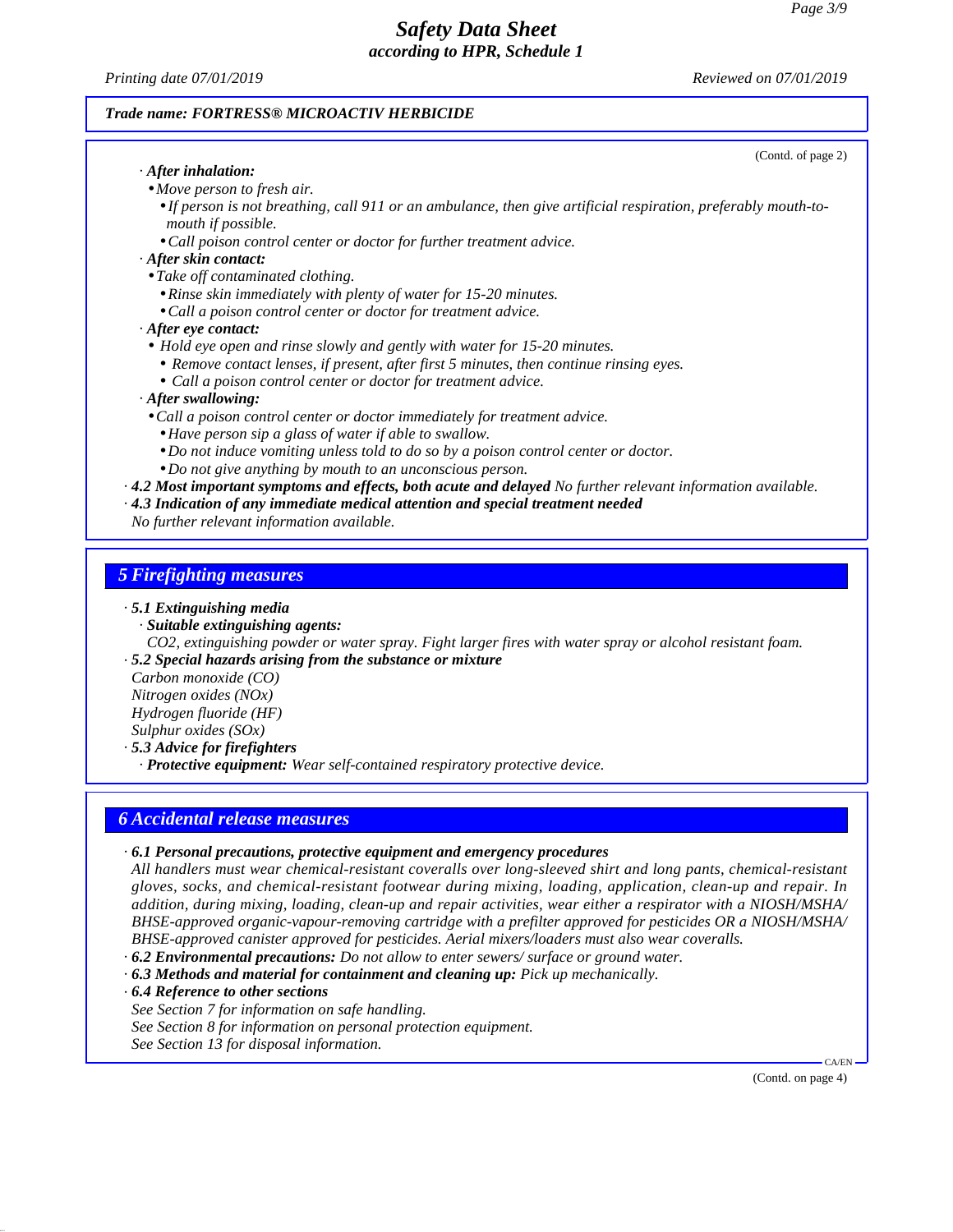*Printing date 07/01/2019 Reviewed on 07/01/2019*

### *Trade name: FORTRESS® MICROACTIV HERBICIDE*

(Contd. of page 3)

## *7 Handling and storage*

*· 7.1 Precautions for safe handling*

*KEEP OUT OF REACH OF CHILDREN. MAY CAUSE SKIN AND EYE IRRITATION. MAY BE HARMFUL IF SWALLOWED. Wash thoroughly after handling. Do nottake internally. Do notget in eyes or on skin or on clothing.*

*· Information about protection against explosions and fires: No special measures required.*

- *· 7.2 Conditions for safe storage, including any incompatibilities*
	- *· Storage:*
		- *· Requirements to be met by storerooms and receptacles: Store only in the original receptacle.*
		- *· Information about storage in one common storage facility: Store away from foodstuf s.*
		- *· Further information about storage conditions: Keep receptacle tightly sealed.*
- *· 7.3 Specific end use(s) No further relevant information available.*

### *8 Exposure controls/ Personal protection*

*· Additional information about design of technical systems: No further data; see item 7.*

- *· 8.1 Control parameters*
	- *· Components with limit values that require monitoring at the workplace:*

The product does not contain any relevant quantities of materials with critical values that have to be monitored *at the workplace.*

*· Additional information: The lists that were valid during the creation were used as basis.*

#### *· 8.2 Exposure controls*

- *· Personal protective equipment:*
	- *· General protective and hygienic measures:*
	- *The usual precautionary measures for handling chemicals should be followed.*

### *· Breathing equipment:*

*During mixing, loading, clean-up and repair activities, wear either a respirator with a NIOSH/MSHA/BHSE approved organic-vapour- removing cartridge with a prefilter approved for pesticides OR aNIOSH/MSHA/ BHSE-approved canister approved for pesticides.*

*· Protection of hands:*



*Protective gloves*

*The glove material has to be impermeable and resistant to the product/ the substance/ the preparation. · Material of gloves Chemical-resistant gloves.*

- 
- *· Penetration time of glove material*

The exact break through time has to be found out by the manufacturer of the protective gloves and has to *be observed.*

- *· Eye protection: Goggles recommended during refilling.*
- *· Body protection:*

49.2.0.1

*All handlers must wear chemical-resistant coveralls over long-sleeved shirt and long pants, chemical resistant gloves, socks, and chemical-resistant footwear during mixing, loading, application, clean-up and repair.*

(Contd. on page 5)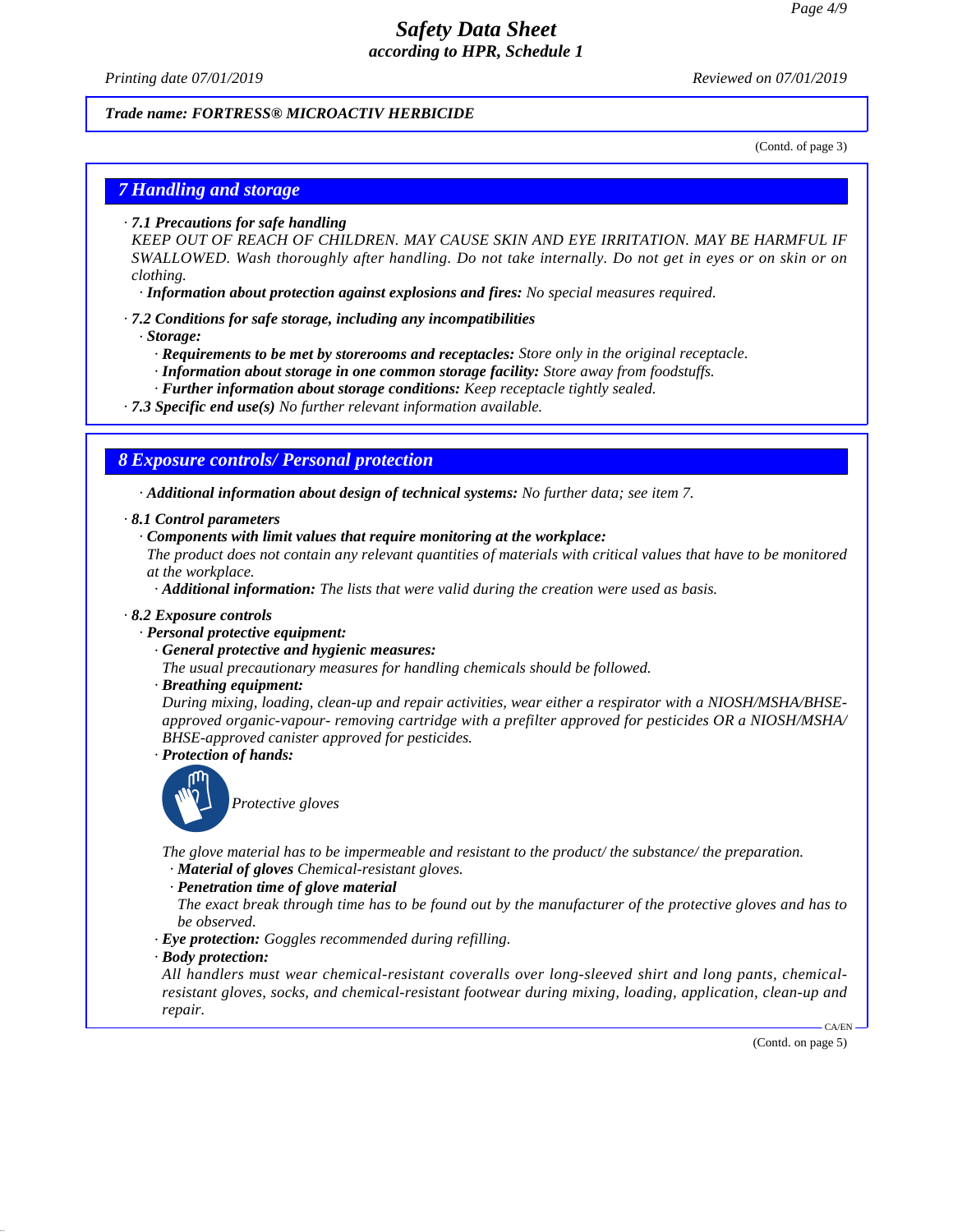*Printing date 07/01/2019 Reviewed on 07/01/2019*

## *Trade name: FORTRESS® MICROACTIV HERBICIDE*

(Contd. of page 4)

| 9 Physical and chemical properties                         |                                               |  |
|------------------------------------------------------------|-----------------------------------------------|--|
| .9.1 Information on basic physical and chemical properties |                                               |  |
| <b>General Information</b>                                 |                                               |  |
| $\cdot$ Appearance:                                        |                                               |  |
| $\cdot$ Form:                                              | <i>Granulate</i>                              |  |
| $\cdot$ Color:                                             | Yellow to orange                              |  |
| $\cdot$ Odor:                                              | Slight                                        |  |
| · Odor threshold:                                          | Not determined.                               |  |
| $\cdot$ pH-value:                                          | Not applicable.                               |  |
| Change in condition                                        |                                               |  |
| · Melting point/Melting range:                             | Undetermined.                                 |  |
| · Boiling point/Boiling range:                             | Undetermined.                                 |  |
| · Flash point:                                             | Not applicable.                               |  |
| · Flammability (solid, gaseous):                           | Not determined.                               |  |
| · Decomposition temperature:                               | Not determined.                               |  |
| $\cdot$ Auto igniting:                                     | Product is not self-igniting.                 |  |
| · Danger of explosion:                                     | Product does not present an explosion hazard. |  |
| · Explosion limits:                                        |                                               |  |
| $\cdot$ Lower:                                             | Not determined.                               |  |
| $\cdot$ Upper:                                             | Not determined.                               |  |
| · Vapor pressure:                                          | Not applicable.                               |  |
| $\cdot$ Density:                                           | Not determined.                               |  |
| · Relative density                                         | Not determined.                               |  |
| · Vapor density                                            | Not applicable.                               |  |
| · Evaporation rate                                         | Not applicable.                               |  |
| · Solubility in / Miscibility with                         |                                               |  |
| $\cdot$ Water:                                             | Dispersible.                                  |  |
| · Partition coefficient (n-octanol/water): Not determined. |                                               |  |
| · Viscosity:                                               |                                               |  |
| $\cdot$ Dynamic:                                           | Not applicable.                               |  |
| · Kinematic:                                               | Not applicable.                               |  |
| · Solvent content:                                         |                                               |  |
| $\cdot$ Organic solvents:                                  | $0.0\%$                                       |  |
| · Solids content:                                          | 100.0%                                        |  |
| .9.2 Other information                                     | No further relevant information available.    |  |

## *10 Stability and reactivity*

*· 10.1 Reactivity No further relevant information available.*

*· 10.2 Chemical stability*

49.2.0.1

- *· Thermal decomposition / conditions to be avoided: No decomposition if used according to specifications.*
- *· 10.3 Possibility of hazardous reactions No dangerous reactions known.*
- *· 10.4 Conditions to avoid No further relevant information available.*

*· 10.5 Incompatible materials: No further relevant information available.*

(Contd. on page 6)

CA/EN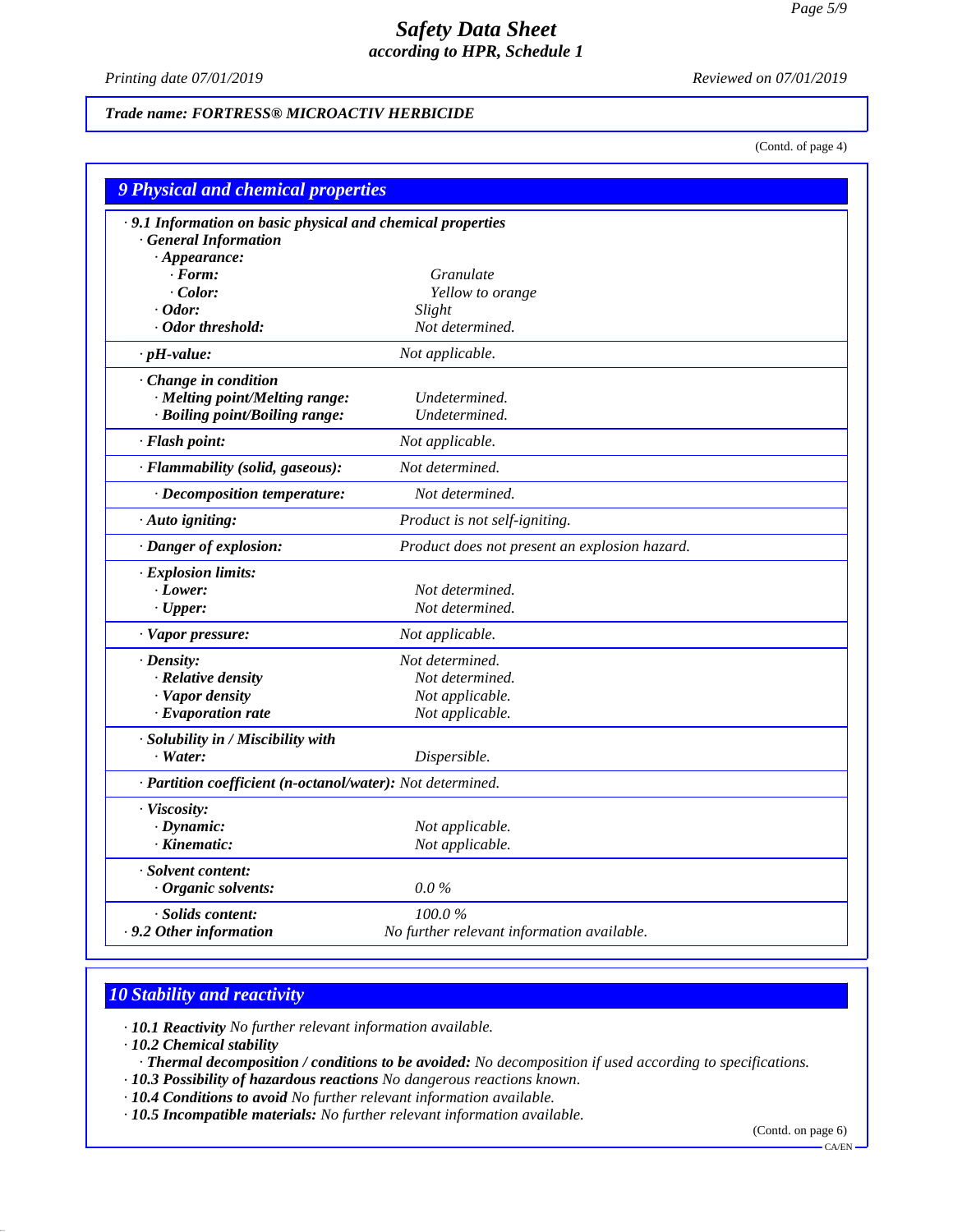*Printing date 07/01/2019 Reviewed on 07/01/2019*

### *Trade name: FORTRESS® MICROACTIV HERBICIDE*

(Contd. of page 5)

*· 10.6 Hazardous decomposition products: Carbon monoxide (CO) Nitrogen oxides (NOx) Hydrogen fluoride (HF) Sulfur oxides (SOx)*

## *11 Toxicological information*

*· 11.1 Information on toxicological effects · Acute toxicity: Based on available data, the classification criteria are not met.*

*· LD/LC50 values that are relevant for classification:*

*Oral LD50 >5000 mg/kg (rat)*

*Dermal LD50 >5000 mg/kg (rabbit)*

*CAS: 2303-17-5 Triallate (ISO) / diisopropylthiocarbamate de S-2,3,3-tri-chloroallyle*

*Oral LD50 1700 mg/kg (rat)*

*· Primary irritant effect:*

- *· on the skin: Based on available data, the classification criteria are not met.*
- *· on the eye: Slight irritation*

*· Sensitization:*

- *May cause an allergic skin reaction.*
- *· Additional toxicological information:*

*· Carcinogenic categories*

*· IARC (International Agency for Research on Cancer)*

*CAS: 1582-09-8 trifluralin (ISO) (containing < 0,5 ppm NPDA) 3*

*· NTP (National Toxicology Program)*

*None of the ingredients are listed.*

## *12 Ecological information*

Do not apply this product directly to aquatic habitats (such as lakes, rivers, sloughs, ponds, prairie potholes, *creeks, marshes, streams, reservoirs, ditches and wetlands), estuaries and marine habitats. Do notcontaminate irrigation or drinking water supplies or aquatic habitats by cleaning of equipment or disposal of wastes. · Aquatic toxicity: No further relevant information available.*

- *· 12.2 Persistence and degradability No further relevant information available.*
- *· 12.3 Bioaccumulative potential No further relevant information available.*
- *· 12.4 Mobility in soil No further relevant information available.*
	- *· Additional ecological information:*

*· General notes:*

*Water hazard class 3 (Self-assessment): extremely hazardous for water*

*Do not allow product to reach ground water, water course or sewage system, even in small quantities. Danger to drinking water ifeven extremely small quantities leak into the ground.*

- *· 12.5 Results of PBT and vPvB assessment*
	- *· PBT: Not applicable.*
	- *· vPvB: Not applicable.*

49.2.0.1

*· 12.6 Other adverse effects No further relevant information available.*

(Contd. on page 7)

*<sup>·</sup> 12.1 Toxicity*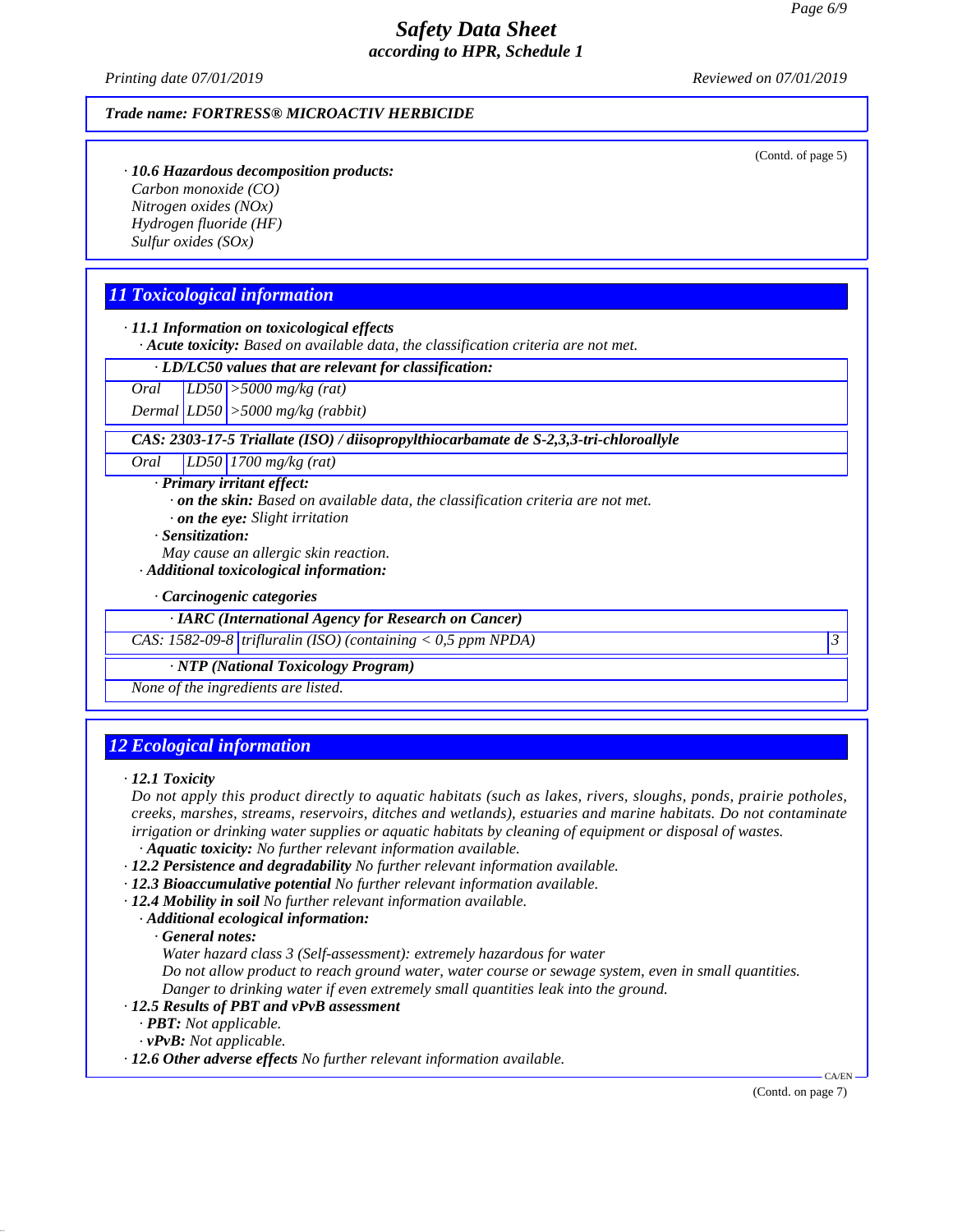*Printing date 07/01/2019 Reviewed on 07/01/2019*

### *Trade name: FORTRESS® MICROACTIV HERBICIDE*

(Contd. of page 6)

## *13 Disposal considerations*

### *· 13.1 Waste treatment methods*

### *· Recommendation:*

Wastes resulting from the use of this product that cannot be used or chemically reprocessed should be disposed *of in a landfill approved for pesticide disposal or in accordance with applicable federal, provincial or municipal procedures. Keep out of drains, sewers, ditches and waterways.*

#### *· Uncleaned packagings:*

### *· Recommendation:*

49.2.0.1

- *Disposal must be made according to of icial regulations.*
- *1. Triple- or pressure-rinse the empty container. Add the rinsings to the spray mixture in the tank.*
- *2. Follow the provincial instruction for any required additional cleaning of the container prior to its disposal.*
- *3. Make the empty container unsuitable for further use.*
- *4. Dispose the container in accordance with provincial requirements.*
- *5. For information on the disposal of unused, unwanted product, contact the manufacturer or the provincial regulatory agency. Contact the manufacturer and the Provincial Regulatory Agency in case of a spill, and for the cleanup of spills.*

| $\cdot$ 14.1 UN-Number                                       |                                                                                                                                                                                              |
|--------------------------------------------------------------|----------------------------------------------------------------------------------------------------------------------------------------------------------------------------------------------|
| $\cdot$ <i>DOT/TDG</i>                                       | Not Regulated                                                                                                                                                                                |
| $\cdot$ ADR                                                  | Marine Pollutants Exemption (TDG 1.45.1)                                                                                                                                                     |
| $\cdot$ IMDG, IATA                                           | <b>UN3077</b>                                                                                                                                                                                |
| $\cdot$ 14.2 UN proper shipping name                         |                                                                                                                                                                                              |
| $\cdot$ <i>DOT/TDG</i>                                       | Void                                                                                                                                                                                         |
| $\cdot$ ADR                                                  | Marine Pollutants Exemption (TDG 1.45.1)                                                                                                                                                     |
| $\cdot$ IMDG<br>. IATA                                       | ENVIRONMENTALLY HAZARDOUS SUBSTANCE, SOLID,<br>N.O.S. (triallate (ISO), trifluralin (ISO) (containing $< 0.5$<br>ppm NPDA)), MARINE POLLUTANT<br>ENVIRONMENTALLY HAZARDOUS SUBSTANCE, SOLID, |
|                                                              | N.O.S. (triallate (ISO), trifluralin (ISO) (containing $< 0.5$<br>ppm NPDA))                                                                                                                 |
| $\cdot$ 14.3 Transport hazard class(es)                      |                                                                                                                                                                                              |
| · 14.3 DOT/TDG (Transport dangerous goods):<br>$\cdot Class$ | Void                                                                                                                                                                                         |
| ADR, IMDG, IATA                                              |                                                                                                                                                                                              |
| $\cdot$ Class                                                | 9 Miscellaneous dangerous substances and articles                                                                                                                                            |
| $\cdot$ Label                                                | 9                                                                                                                                                                                            |
| · 14.4 Packing group                                         |                                                                                                                                                                                              |
| $\cdot$ <i>DOT/TDG</i>                                       | Void                                                                                                                                                                                         |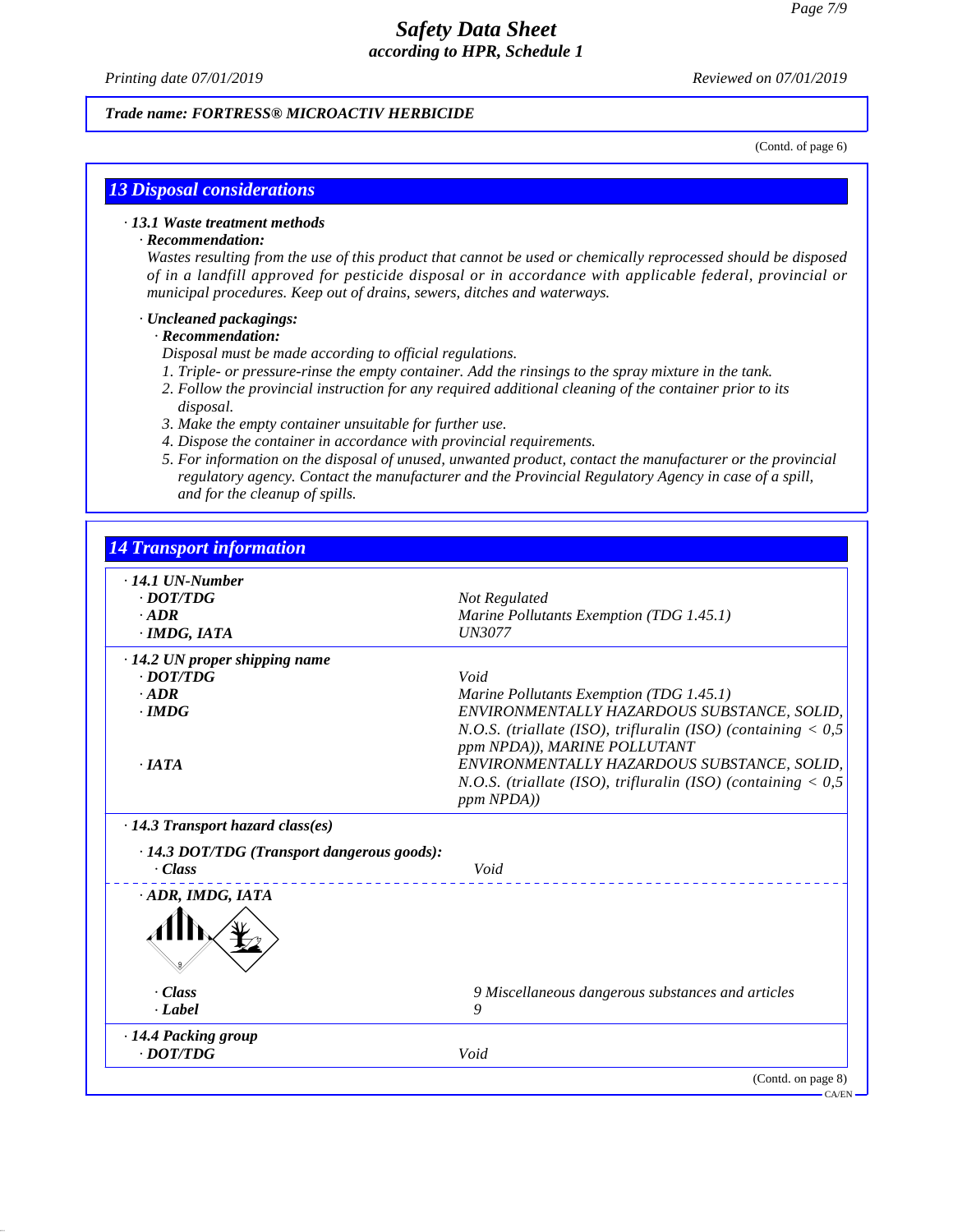*Printing date 07/01/2019 Reviewed on 07/01/2019*

### *Trade name: FORTRESS® MICROACTIV HERBICIDE*

|                                                                                                | (Contd. of page 7)                                                                                                                                                                      |
|------------------------------------------------------------------------------------------------|-----------------------------------------------------------------------------------------------------------------------------------------------------------------------------------------|
| ADR, IMDG, IATA                                                                                | III                                                                                                                                                                                     |
| · 14.5 Environmental hazards:                                                                  | Product contains environmentally hazardous substances:<br>Triallate (ISO) / diisopropylthiocarbamate de $S-2,3,3-$<br>tri-chloroallyle, trifluralin (ISO) (containing $<$ 0,5 ppm NPDA) |
| $\cdot$ Marine pollutant:                                                                      | Symbol (fish and tree)                                                                                                                                                                  |
| · Special marking (ADR):                                                                       | Symbol (fish and tree)                                                                                                                                                                  |
| · Special marking (IATA):                                                                      | Symbol (fish and tree)                                                                                                                                                                  |
| $\cdot$ 14.6 Special precautions for user                                                      | Warning: Miscellaneous dangerous substances and articles                                                                                                                                |
| · Danger code (Kemler):                                                                        | 90                                                                                                                                                                                      |
| · EMS Number:                                                                                  | $F-A, S-F$                                                                                                                                                                              |
| · Stowage Category                                                                             | A                                                                                                                                                                                       |
| · Stowage Code                                                                                 | SW23 When transported in BK3 bulk container, see<br>7.6.2.12 and 7.7.3.9.                                                                                                               |
| $\cdot$ 14.7 Transport in bulk according to Annex II of<br><b>MARPOL73/78 and the IBC Code</b> | Not applicable                                                                                                                                                                          |
| · Transport/Additional information:                                                            |                                                                                                                                                                                         |
| $\cdot$ ADR                                                                                    |                                                                                                                                                                                         |
| $\cdot$ Excepted quantities (EQ)                                                               | Code: El                                                                                                                                                                                |
|                                                                                                | Maximum net quantity per inner packaging: 30 g                                                                                                                                          |
|                                                                                                | Maximum net quantity per outer packaging: 1000 g                                                                                                                                        |
| $\cdot$ IMDG                                                                                   |                                                                                                                                                                                         |
| $\cdot$ Limited quantities (LQ)                                                                | $5 \ kg$                                                                                                                                                                                |
| $\cdot$ Excepted quantities (EQ)                                                               | Code: El                                                                                                                                                                                |
|                                                                                                | Maximum net quantity per inner packaging: 30 g                                                                                                                                          |
|                                                                                                | Maximum net quantity per outer packaging: 1000 g                                                                                                                                        |
| · UN "Model Regulation":                                                                       | Canada TDG:                                                                                                                                                                             |
|                                                                                                | Marine Pollutants Exemption (TDG 1.45.1)                                                                                                                                                |

# *15 Regulatory information*

*· 15.1 Safety, health and environmental regulations/legislation specific for the substance or mixture · SARA Title III*

*· Section 355 (extremely hazardous substances):*

*None of the ingredients are listed.*

*· Section 313 (Specific toxic chemical listings):*

*CAS: 2303-17-5 Triallate (ISO) / diisopropylthiocarbamate de S-2,3,3-tri-chloroallyle*

*CAS: 1582-09-8 trifluralin (ISO) (containing < 0,5 ppm NPDA)*

*· TSCA (Toxic Substances Control Act):*

*None of the ingredients are listed.*

*· Canadian substance listings:*

*· Canadian Domestic Substances List (DSL)*

*CAS: 1582-09-8 trifluralin (ISO) (containing < 0,5 ppm NPDA)*

*· Canadian Ingredient Disclosure list (limit 0.1%)*

*None of the ingredients are listed.*

49.2.0.1

(Contd. on page 9)